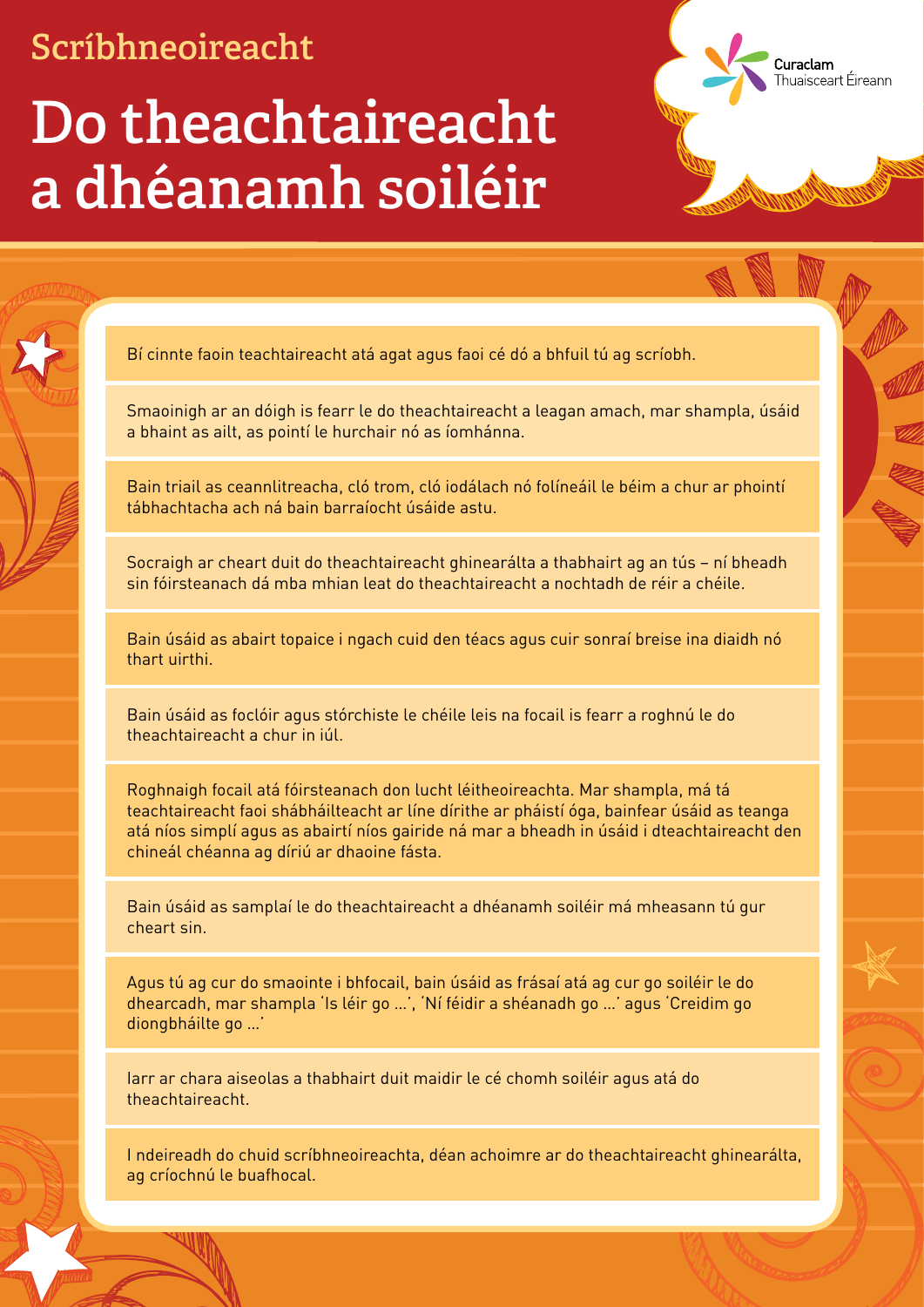**Scríbhneoireacht a chur in oiriúint don chuspóir agus don lucht léitheoireachta**

> Bí iontach soiléir faoi chuspóir do chuid scríbhneoireachta agus faoin sprioclucht léitheoireachta.

Curaclam

huaisceart Éireann

Smaoinigh ar fhoirmiúlacht an phíosa scríbhneoireachta, ag brath ar an chuspóir agus ar an lucht léitheoireachta.

Smaoinigh faoi fhad do chuid scríbhneoireachta.

Smaoinigh faoi leagan amach do chuid scríbhneoireachta, leathanach gréasáin mar shampla, léaráid nó bileog eolais.

Roghnaigh ton cuí don chuspóir agus don lucht léitheoireachta, mar shampla ton éadrom faoi choinne scéal nuachta atá siamsúil, ton criticiúil faoi choinne léirmheas scannáin, nó ton oibiachtúil faoi choinne ailt neamhchlaonta sna meáin.

Más cuí, leag amach eolas i bhformáid nach ailt iad, mar shampla pointí le hurchair, táblaí nó léaráidí.

Úsáid foclóir nó stórchiste leis an fhocal chuí chruinn atá de dhíth ort a aimsiú.

Má bhíonn eolas de dhíth ar do lucht léitheoireachta, tabhair fíricí agus míniúcháin.

Má bhíonn cur síos de dhíth ar do lucht léitheoireachta, úsáid aidiachtaí, dobhriathra agus teanga amhairc a chruthóidh pictiúr dóibh.

Más maith leat go ndéanfaidh do lucht léitheoireachta dianmhachnamh ar shaincheist, tabhair dearcthaí éagsúla dóibh.

Más maith leat barúil a chur ina luí ar do lucht léitheoireachta, úsáid teicnící chun iad a mhealladh, mar shampla athrá nó ceisteanna reitriciúla.

Is féidir comharthaí uaillbhreasa a úsáid chun béim a chur ar phointí tábhachtacha, ach ná bain barraíocht úsáide astu.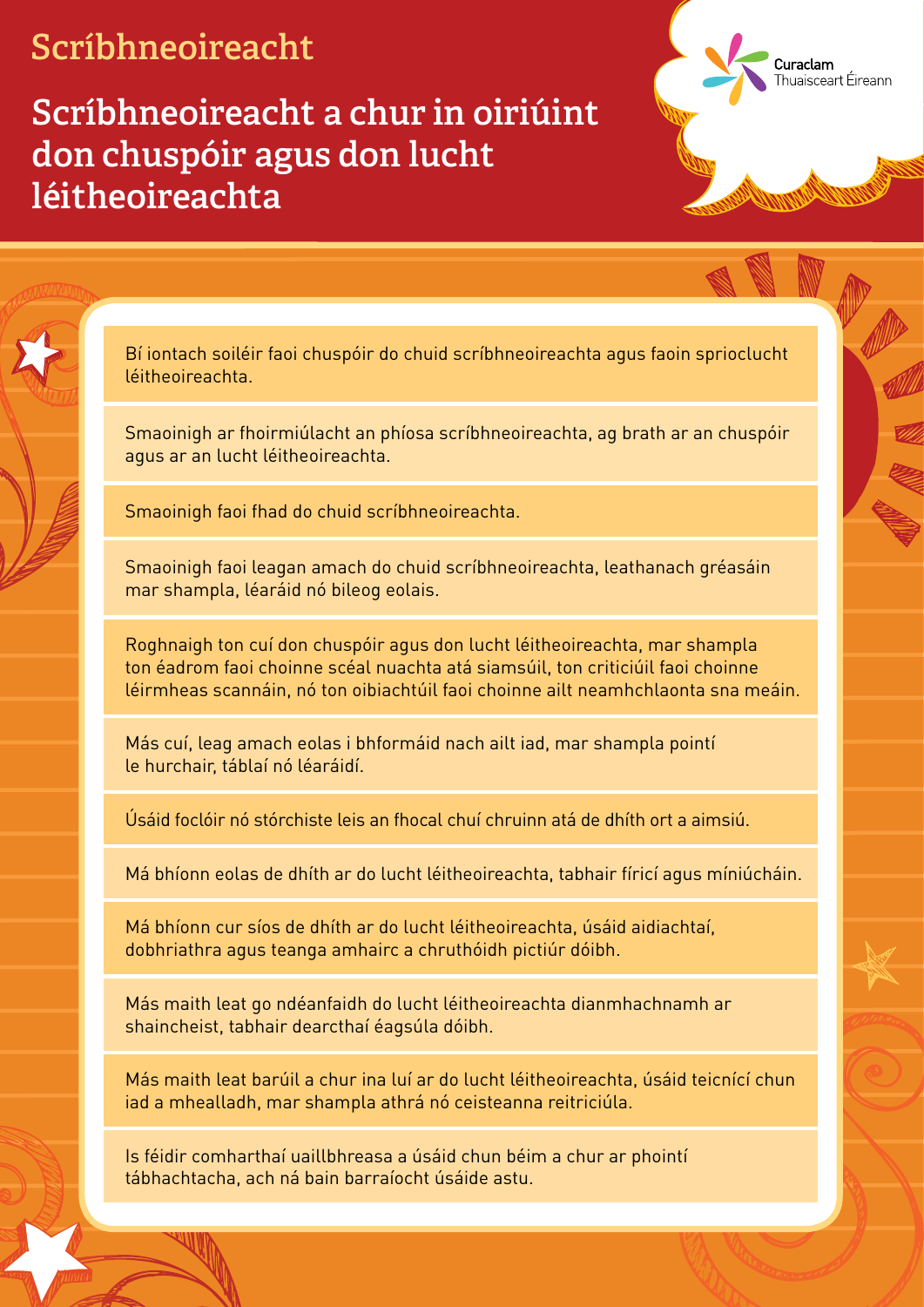## **Pleanáil**

Smaoinigh ar chuspóir do chuid scríbhneoireachta. Cad é an sprioc atá taobh thiar dó?

Curaclam

huaisceart Éireann

Smaoinigh ar an lucht léitheoireachta. Cé a bheidh á léamh?

Smaoinigh ar stíl do chuid scríbhneoireachta, mar shampla scéal, dán, tuairisc nó leathanach baile gréasáin.

Smaoinigh ar thon do chuid scríbhneoireachta. Mar shampla ar cheart go mbeidh sí dáiríre, spreagúil, greannmhar nó criticiúil?

Déan nóta de do chuid smaointe uilig.

Eagraigh do chuid nótaí mar a oireann duit féin, mar shampla bain úsáid as pointí le hurchair, tábla, nó damhánleáráid.

Leag amach an struchtúr – tús simplí, lár agus críoch. Ansin déan iad sin a fhorbairt.

Déan achoimre i mbeagán eochairfhocal ar an phríomhphointe nó na príomhsmaointe i ngach alt nó mír.

Má bhíonn tú ag cur tuairim ar leith chun tosaigh, smaoinigh ar ionsaithe in éadan d'argóinte arbh fhéidir a bheith ag súil leo, agus ullmhaigh an dóigh le do chuid tuairimí a chosaint.

Déan tástáil le socrú ar an ord is fearr le do chuid smaointe a úsáid.

Nuair atá socrú déanta agat faoin ord ina mbeidh do chuid smaointe, cuir uimhir taobh le gach pointe.

Smaoinigh ar phointe tosaigh le haird do lucht léitheoireachta a tharraingt, agus pointe láidir ag deireadh do chuid scríbhneoireachta a mhairfidh ina gcuimhne.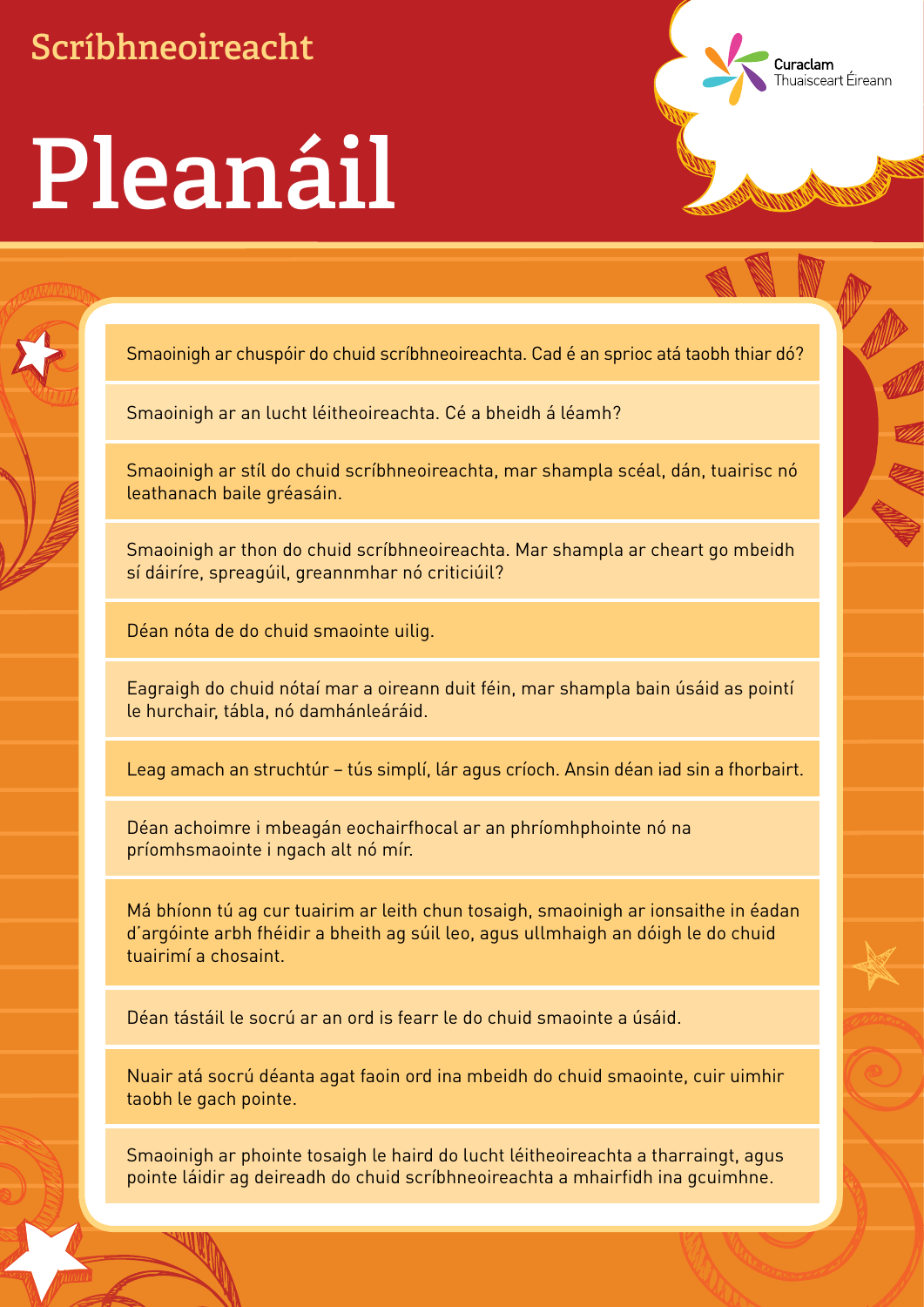## **Dóigheanna leis an léitheoir a mhealladh**

Bí soiléir faoi aidhm do chuid scríbhneoireachta agus faoin lucht léitheoireachta.

Léigh samplaí den chineál scríbhneoireachta a bheidh á scríobh agat (mar shampla ailt nuachtáin nó gearrscéalta).

Má bhíonn tú ag scríobh go cruthaitheach, ná bíodh leisce ort do stíl pearsanta féin a úsáid.

Curaclam

. . . . . . . . . .<br>Thuaisceart Éireann

Smaoinigh ar chéadlíne do chuid scríbhneoireachta a spreagfaidh do lucht léitheoireachta leanúint ar aghaidh ag léamh.

Bain úsáid as abairtí fada agus abairtí gairide le do chuid scríbhneoireachta a dhéanamh níos suimiúla.

Roghnaigh do stór focal go cúramach, ag úsáid éagsúlacht focal suimiúil le hathrá a sheachaint.

Cuir pointí suimiúla ag an tús, sa lár agus ag deireadh do chuid scríbhneoireachta le suim do lucht léitheoireachta a choinneáil.

Ullmhaigh ábhar agus foclaíocht do chuid scríbhneoireachta sa dóigh is nach féidir dearmad a dhéanamh di agus go bhfanfaidh sí in intinn do lucht léitheoireachta.

Má oireann sé don phíosa scríbhneoireachta, tig leat rogha a dhéanamh orthu seo a leanas:

- ceisteanna reitriciúla a úsáid le do lucht léitheoireachta a spreagadh chun machnaimh;
- úsáid a bhaint as na focail 'tú' agus 'muid' le caidreamh pearsanta a bhunú leis an lucht léitheoireachta;
- samplaí a thabhairt leis na pointí a léiriú, ag cinntiú go roghnaíonn tú samplaí a thuigfidh an lucht léitheoireachta; agus/nó
- úsáid a bhaint as teanga amhairc (focail agus frásaí a chuidíonn leis an lucht léitheoireachta an rud atá faoi chaibidil agat a fheiceáil).